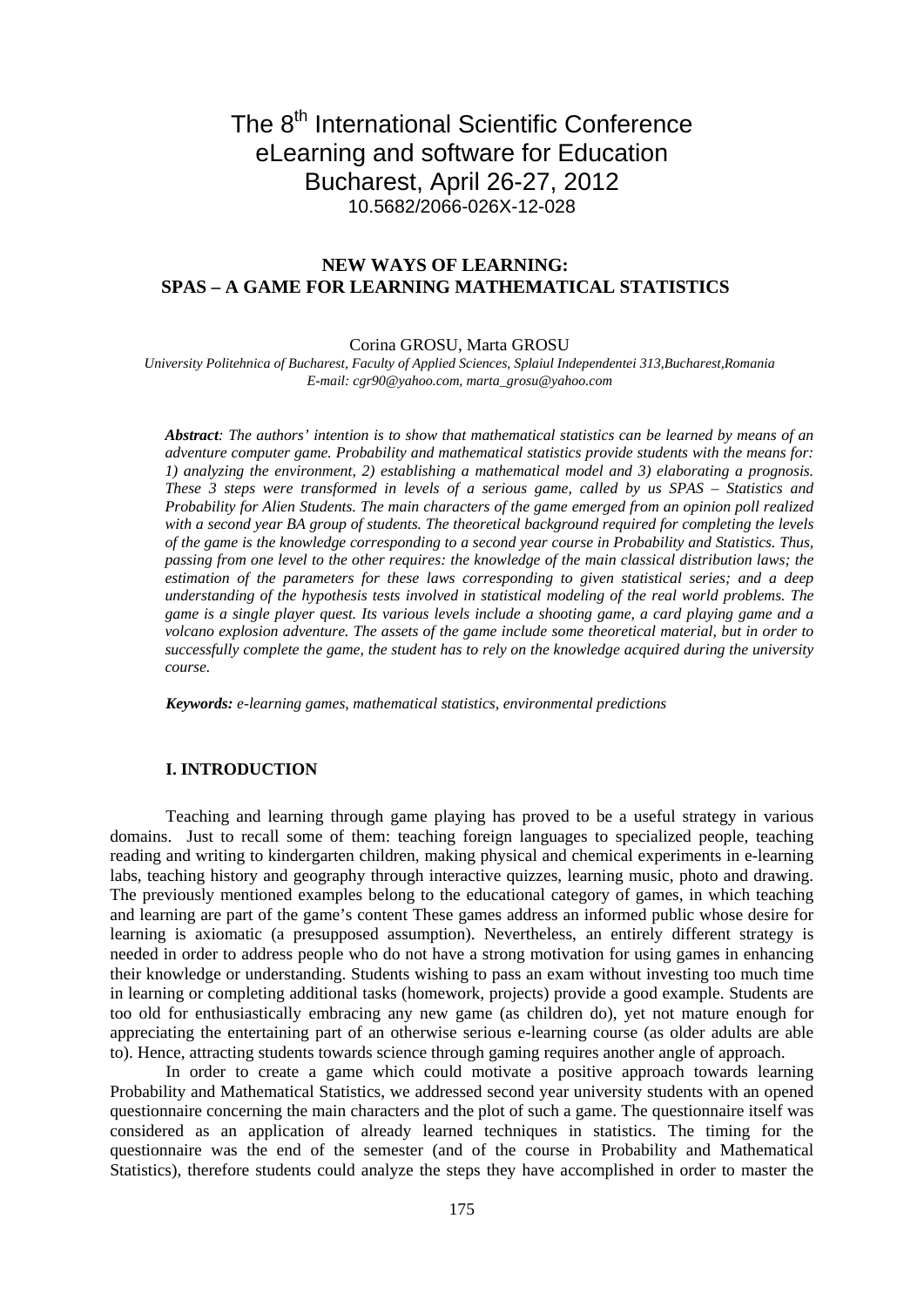knowledge. The present paper presents the experience of designing a game which emerged as a combination between the following objectives::

 the teacher's aim – increasing students' motivation for learning by widening the area of day to day applications of probability and statistics;

the student's aim – making real the dream of accessing knowledge in a duty- free way and enjoying working on it.

Clearly such a game can be rather considered as an adventure game then an e-learning game. Although a correspondence can be established between the stages of a statistical project (analyzing, modelling, elaborating a prognosis) and the levels of the game, the last ones do not replace the actual testing of the formers. In fact, the game can be completed even without an extended knowledge of the statistical tests since the player is required to know only the type of test to be applied and not the mathematics behind it. We have to stress the fact that at the present moment only the first level of the game can be played, since creating game assets in 3d software and importing them in the game engine are time consuming and eventually difficult to solve problems.

The game creation was accomplished by using:

- 1. Unity 3d demo projects [9], [10], correspondingly adapted to our plot
- 2. 3d software [7], [8], [13]
- 3. mathematical soft [6]
- 4. references for the second year university course in Probability and Mathematical Statistics [1], [2], [3], [4], [5]
- 5. numerous tutorials from [10], [11], [12], [13] for creating the assets, exporting and importing them, as well as for animating with particles and creating special effects.

# **II. MAKING THE GAME: KNOWING YOUR PUBLIC**

In order to create a game which could motivate a positive approach towards learning Probability and Mathematical Statistics, we addressed second year university students with an opened questionnaire concerning their preferences for the main characters and the plot of such an interactive game.

The questionnaire itself was a good example of an application of already learned techniques in statistics – namely the opinion poll.

The timing chosen for the questionnaire to be administered was the end of the semester (which coincides with the end of the course in Probability and Mathematical Statistics), therefore students had the chance to analyze the steps they have accomplished in mastering (order to master) their Mathematics knowledge.

Most students were happy to complete the survey and showed genuine interest in our future work.

 We will sum here the principal points stressed by the students. According to the great majority of opinions, the game's design should rely on the following elements:

- $\triangle$  the student's avatar and the teacher's avatar should be adversaries, competing for the final exam
- $\triangleleft$  the game should be a game of chance, to which probability can be applied
- $\triangle$  the student's avatar should have less experience, but much greater speed
- $\cdot \cdot$  the teacher's avatar should have a lot of knowledge, less speed and quite a lot of malicious intentions(!)
- $\cdot$  student and teacher should be able to change roles after completing a certain level

 $\bullet$  points and scores should be transferable to the course' s activities

 There were of course certain demands made by the students which our game could not and would not fulfill:

- teach the students how to win a chance game (roulette)
- teach the students how to take the best decision in acceptance of sampling
- choose as avatars famous show-biz people, or successful business men or women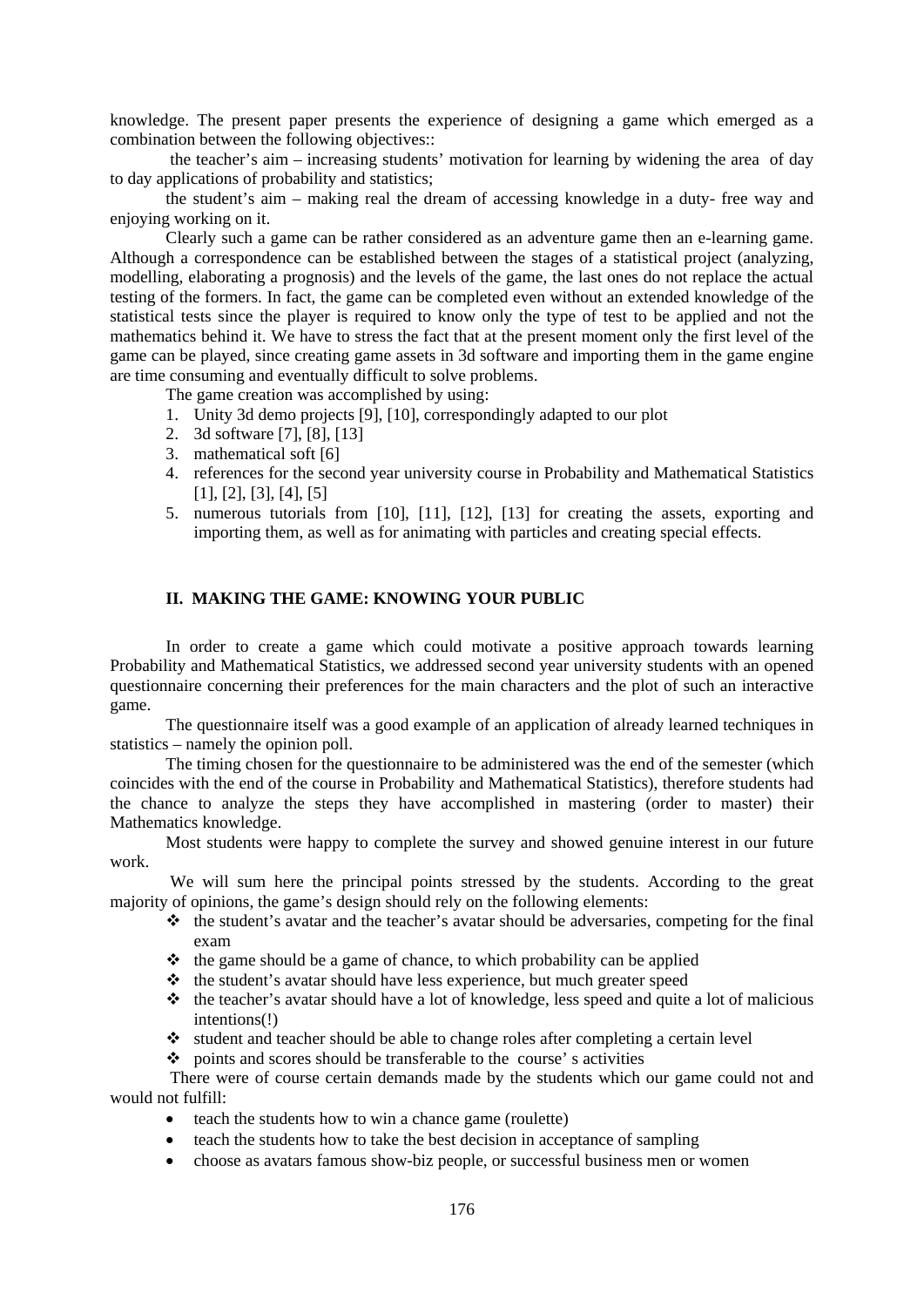Students' answers were sorted, tagged and archived and we then proceeded to studying them in order to conceive the best game design.

Nevertheless, there were left some unresolved (opened) questions (e g :concerning the accomplishment of the game's mission), which shall be further tested with next year' s students, as our game is in continue development and improvement.

## **III. MAKING THE GAME: CONNECTING SCIENCE TO IMAGINATION**

Our game should be considered rather an adventure -edu- game than a classic e-learning game.

Although a correspondence may be established between the stages of a statistical project (analyzing, modelling, elaborating a prognosis) and the levels of the game, the last ones do not replace the actual testing of the formers. In fact, the game can be completed even without an extended knowledge of the statistical tests since the player is required to know only the type of test to be applied in a given game situation and not the explicit characteristics of the so called *testing of hypothesis*.

Designing the game was an exercise of imagination, as we had to try bringing the applications of mathematical statistics and probability theory closer to the high-tech, adventurous daily-life of our students.

Therefore, the collectable objects from the game's first level are books and dvd-roms containing the characteristics of certain distribution laws, while the information to be accessed in the TechIt's computer is based on tests of statistical hypotheses.

Thus, the first level can be termed as a short reminder of the principal notions encountered during the one semester course in Probability and Mathematical Statistics.

#### IV. MAKING THE GAME: THE PLOT

Let us briefly present the game's content and plot.

As we have already mentioned in the introduction, the plot and the main characters of our game have been to fit most of the students' requirements.

Our hero is AS, the alien student. As students suggested, he should be a little bit *strange* to the course and especially to the final exam.



He has accidentally entered the office of TechIt and discovered, by glancing at an animated globe displaying the map of active volcanoes within the world, that TechIt is trying to engender a volcano explosion on TXAM Island, in order to obtain some very rare minerals necessary for high tech industry.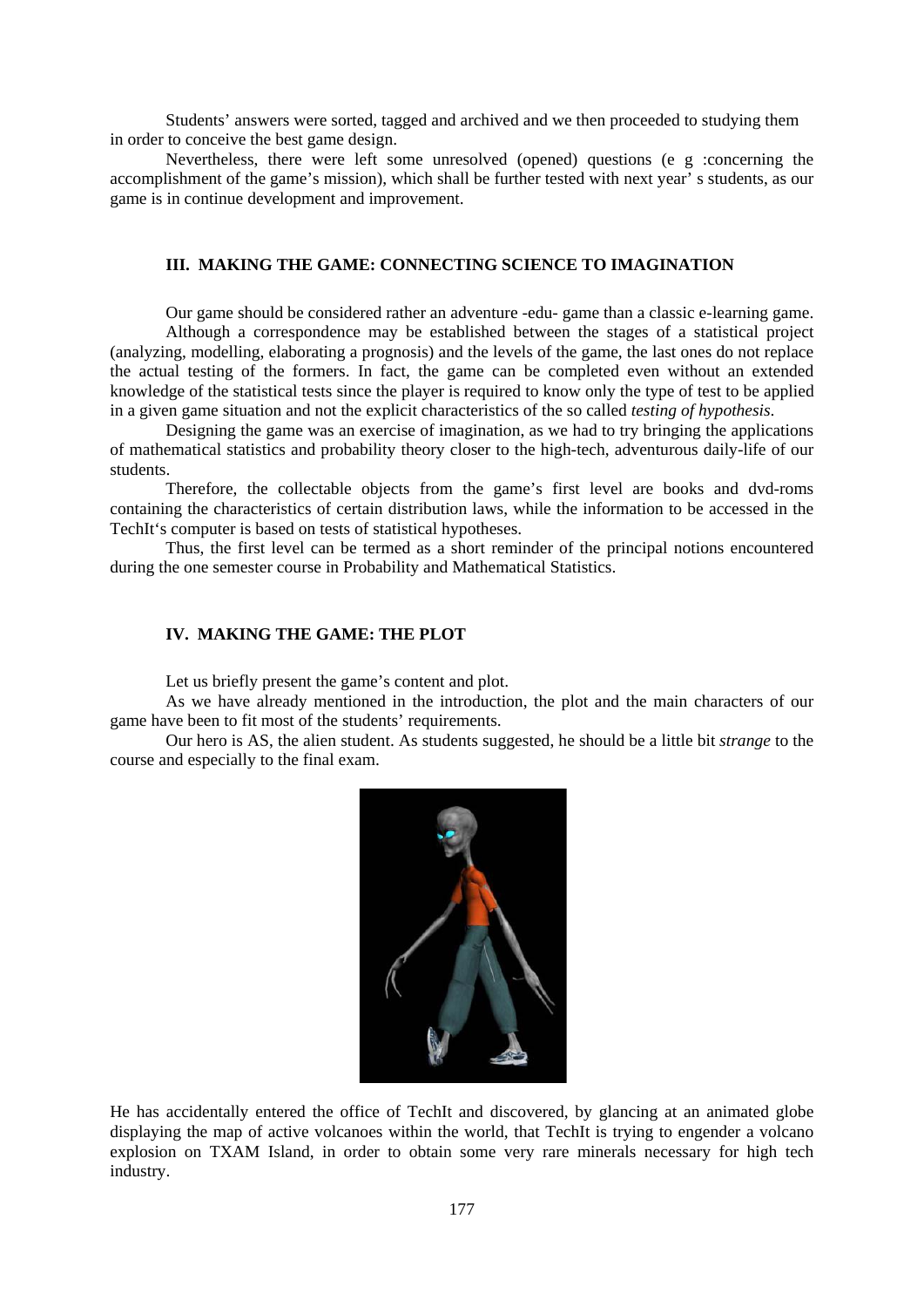

Among the tasks of our hero we can enumerate:

- to collect some information from the computer and TechIt's desk in order to stop the volcano's explosion (level one)
- to teleport himself to a spaceship with which, after escaping some asteroids bombing, to reach the volcano island (level two)
- to fight some robots guarding the place where the device for producing the volcano's explosion is located (level three)



The hero must also avoid some traps placed by TechIt in his office to discourage intruders. Furthermore, like in any game, AS has to cope with surprise-obstacles in order to pass from one level to the next. We can disclose here one of the obstacles: a sphinx asking three probability questions!

# **V. DEVELOPING THE GAME: CHALLENGES AND OBSTACLES**

The game creation was accomplished by using:

- $\bullet$  Unity 3D demo projects [9], [10], correspondingly adapted to our plot
- 3D software [7], [8], [13]
- $\div$  mathematical soft [6]
- \* references for the second year university course in Probability and Mathematical Statistics [1], [2], [3], [4], [5]